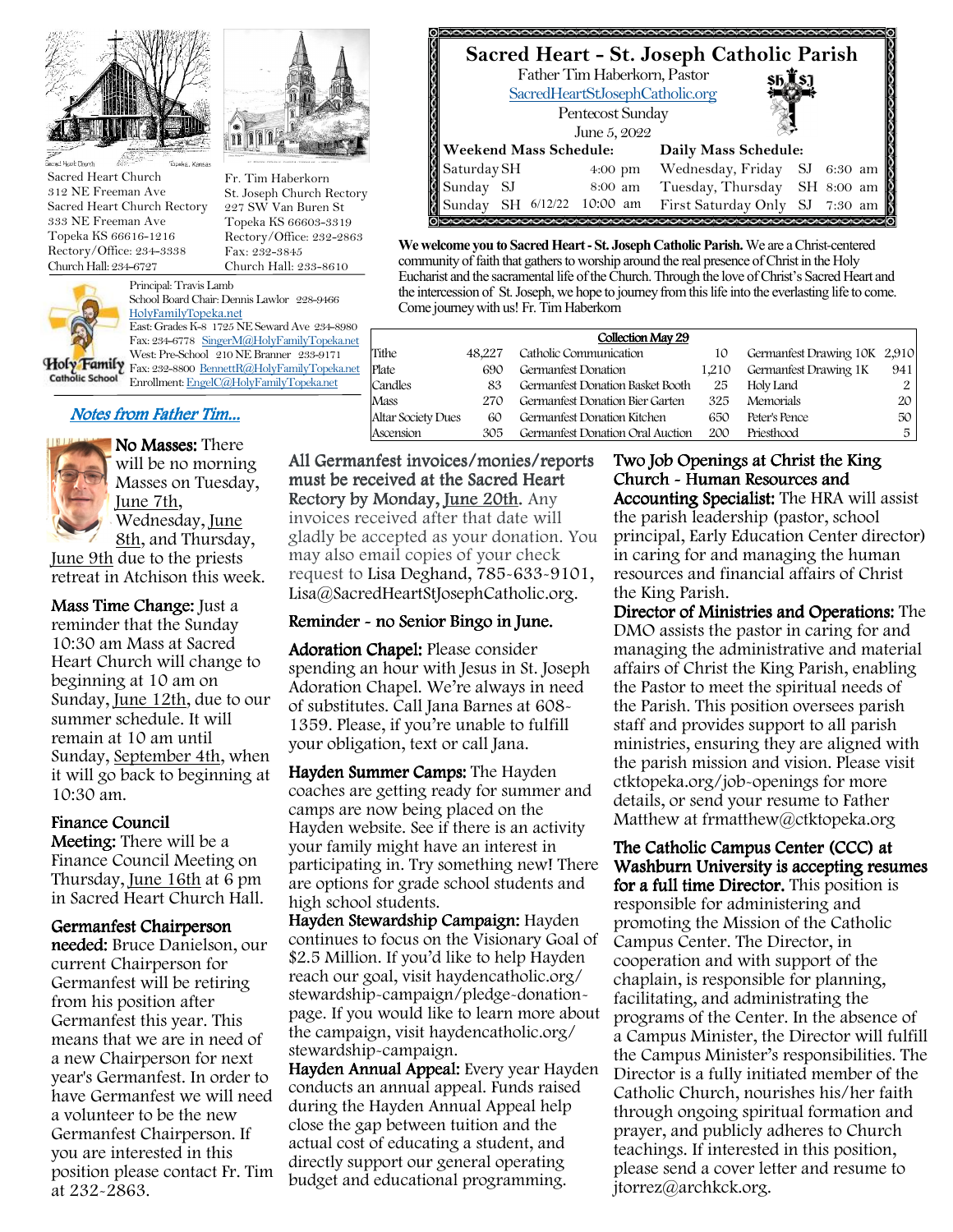# **Sacred Heart - St. Joseph Parish Council Minutes May 19, 2022**

Members present: Father Tim, Joe Singer, Craig Johnson, Teresa Thomas, Paul Allen, Angela Ronsse, and Cecelia Pierson.

Father Tim opened the meeting with a prayer.

Holy Family Graduation will be May 20.

The Knights of Columbus will have a collection for Birthright in July.

We still need lots of Volunteers for Germanfest on June 4 & 5.

The storm repairs on the roof at St. Joseph Church are scheduled to begin soon.

No meeting in June or July. Next scheduled meeting will be August 18, 2022.

Submitted,

Cecelia Pierson

| Paxico Sacred Heart Parish<br>Chicken Dinner! Buffet style<br>serving 12-3:30 pm<br>Sunday, June 12th. Adults<br>\$15, ages 5-12 \$7, ages 4<br>and under eat for free. We'll<br>have Bingo, games, raffles,<br>and silent auction. Come to<br>the parish hall in Newbury,<br>located 1 1/2 miles north of<br>Paxico. Mass is at 10:30 am.                                                                                       | Why Support the Value Them Both Kansas Constitutional Amendment? Few people<br>realize that Kansas is already becoming an abortion destination - a "haven state"<br>for abortion access. The abortion rate in Kansas is up almost 10% in the latest data<br>released by the Kansas Department of Health and Environment (KDHE). For the<br>first time ever, more than half of all Kansas abortions are being performed on<br>women coming to Kansas from surrounding states. The abortion industry projects<br>that if Roe v. Wade is overturned and Kansas does NOT pass Value Them Both, the<br>abortion rate in Kansas will skyrocket by 1,300% to more than 100,000. Let's not<br>allow our state to become a destination for abortion; let's make Kansas a<br>destination for Life! Vote YES for Value Them Both on August 2nd. To learn more<br>visit ValueThemBoth.com. |  |  |  |
|----------------------------------------------------------------------------------------------------------------------------------------------------------------------------------------------------------------------------------------------------------------------------------------------------------------------------------------------------------------------------------------------------------------------------------|--------------------------------------------------------------------------------------------------------------------------------------------------------------------------------------------------------------------------------------------------------------------------------------------------------------------------------------------------------------------------------------------------------------------------------------------------------------------------------------------------------------------------------------------------------------------------------------------------------------------------------------------------------------------------------------------------------------------------------------------------------------------------------------------------------------------------------------------------------------------------------|--|--|--|
| * consider yourself to be a parishioner, but haven't returned a registration packet,<br>Please fill out the slip below if you<br>* are a visitor wanting to join the parish,<br>* are a parishioner changing information,<br>* are planning to leave the parish.<br>Thank you!                                                                                                                                                   |                                                                                                                                                                                                                                                                                                                                                                                                                                                                                                                                                                                                                                                                                                                                                                                                                                                                                |  |  |  |
| Have you changed your contact information?<br>Have you been a visitor to Sacred Heart - St. Joseph Parish and want to become a member? Forms will be<br>mailed to you to complete and return; then, you will be a registered member.<br><b>Leaving Sacred Heart - St. Joseph Parish?</b><br>Please complete this form and drop in the collection basket, or mail to either rectory. Addresses are on page 1.<br>Date: 1.1.1.2022 |                                                                                                                                                                                                                                                                                                                                                                                                                                                                                                                                                                                                                                                                                                                                                                                                                                                                                |  |  |  |
|                                                                                                                                                                                                                                                                                                                                                                                                                                  | For Current Members:                                                                                                                                                                                                                                                                                                                                                                                                                                                                                                                                                                                                                                                                                                                                                                                                                                                           |  |  |  |
|                                                                                                                                                                                                                                                                                                                                                                                                                                  | Envelope / ID#                                                                                                                                                                                                                                                                                                                                                                                                                                                                                                                                                                                                                                                                                                                                                                                                                                                                 |  |  |  |
|                                                                                                                                                                                                                                                                                                                                                                                                                                  | Former Address                                                                                                                                                                                                                                                                                                                                                                                                                                                                                                                                                                                                                                                                                                                                                                                                                                                                 |  |  |  |
| Phone $#$                                                                                                                                                                                                                                                                                                                                                                                                                        |                                                                                                                                                                                                                                                                                                                                                                                                                                                                                                                                                                                                                                                                                                                                                                                                                                                                                |  |  |  |
|                                                                                                                                                                                                                                                                                                                                                                                                                                  | $(Old)$ Phone $\#$                                                                                                                                                                                                                                                                                                                                                                                                                                                                                                                                                                                                                                                                                                                                                                                                                                                             |  |  |  |
| Marital Status                                                                                                                                                                                                                                                                                                                                                                                                                   |                                                                                                                                                                                                                                                                                                                                                                                                                                                                                                                                                                                                                                                                                                                                                                                                                                                                                |  |  |  |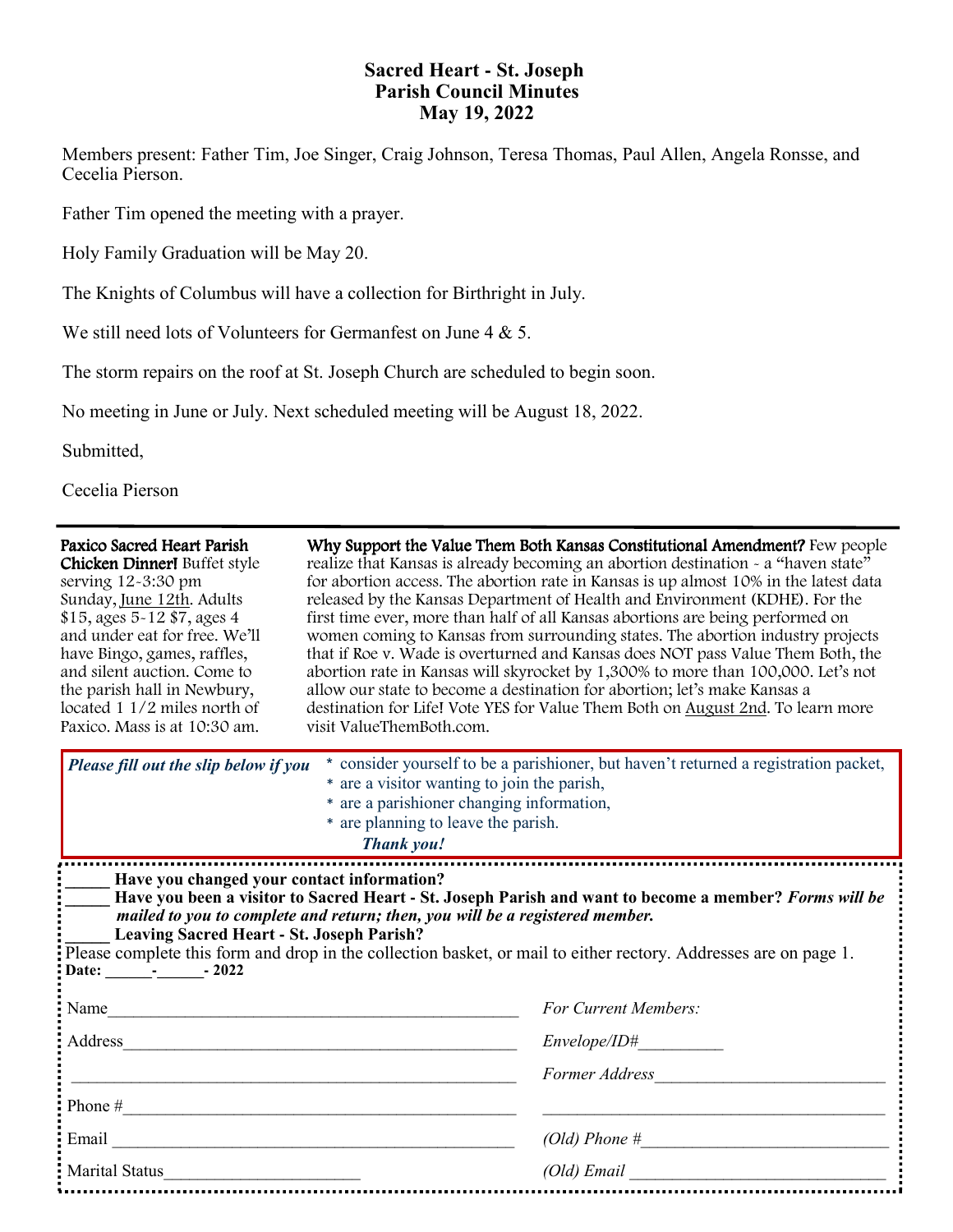

You are cordially invited to join the SHSJ ECHO Youth Group Family Summer Celebration.

Swimming, Boating, Yard Games, Fellowship and Fun.

All Youth group members, families, and special guests are encouraged to join us.

When: Saturday June 11, 2022.

Time: 1:00 PM to ?? - Hot Dogs, Hamburgers, and Home-Made Ice Cream about 5:00 PM

Water, Gatorade, and soda provided.

Where: The home of Allan & Chris Towle - 6725 SW Sherwood Ct. Allan's cell phone: 785-230-3731

What to Bring: snack or something to go with Hotdogs and Hamburgers.

Regular bulletin announcement deadline is Wednesday 8 am. Full page request deadline is Tuesday 8 am, emailed in editable Publisher or Word document only. Announcements must be submitted to Therese, at Sacred Heart Rectory, 333 NE Freeman Ave, 66616, or Therese@SacredHeartStJosephCatholic.org (preferred).

Making plans for the summer? Plan your offertory as well! When your summer travels take you away from Sunday services, eGiving lets you continue to support Sacred Heart-St. Joseph and the ministries you cherish. Sign up from your computer, smartphone, or tablet, and set up a recurring donation or make a one-time gift. Recurring gifts sustain our parish through the busy summer months. You'll provide us with consistent support, even if you're away on a Sunday, so the programs, services, and ministries that mean so much to our community will never miss a beat. Sign up at Faith.Direct/KS196, or text "Enroll" to 785-246-8408. Thank you for your continued support of our parish family. God bless you, Fr. Tim

| Liturgical Ministry Schedule |                              |                                                                                                          |                                                                                                  |                                                                               |                              |                                                                             |                                   |                                                 |
|------------------------------|------------------------------|----------------------------------------------------------------------------------------------------------|--------------------------------------------------------------------------------------------------|-------------------------------------------------------------------------------|------------------------------|-----------------------------------------------------------------------------|-----------------------------------|-------------------------------------------------|
|                              | Mass                         | <b>Greeters</b>                                                                                          | <b>Ushers</b>                                                                                    | <b>Mass Servers</b>                                                           | Lectors                      | <b>Extraordinary Ministers</b>                                              | <b>Gift Bearers</b>               | Music                                           |
|                              | 4 pm<br>SΗ                   | <b>Jun. 11</b> Nicole Carradine-Ogle Brian Jansen<br><b>Patty Collie</b><br>JoAnn Mayfield<br>Deb Moreno | <b>Floyd Rockers</b><br>Jerry Bergman<br><b>Braden Falley</b><br><b>Todd Meier</b><br>Sam Leone  | Claire Brown                                                                  | <b>Jim Pierce</b>            | Jim & Kathy Pierce<br>Carissa Roberts Kathy Sommers Ron & Kathy Sommers     | Family of Dean Engroff            | Janelle Cruz<br>Sheryl Hogan<br>Wendy Katsbulas |
|                              | <b>Jun. 12</b><br>8 am<br>SJ |                                                                                                          |                                                                                                  | <b>Cylier Coffman</b><br>Miles Arbaiza<br>Daniel Longstaff<br>David Longstaff | Sabrina Seidl                | Tish Blocher<br>Sabrina Seidl<br><b>Ron Meier</b>                           | Louis & Nonna Madden Sandy Carter | Choir                                           |
|                              | 10 am<br>SΗ                  | <b>Jun. 12 Janet Finan</b><br>Mary Glatt<br>Cheryl Jones<br>Sue Zientara                                 | Vance Allen<br>Mike Benson<br>Jess Jansen<br><b>Brad Sedlacek</b><br>Dwayne Dupree<br>Paul Allen | Lucian Renyer<br>Carson Espana<br><b>Carson Alvarez</b>                       | Deb Simons<br>Marilyn Riddle | George Kaberline<br>Marilyn Riddle<br><b>Sandy Short</b><br>Jan Stallbaumer | <b>Pam Morris</b>                 | Kathy Bovaird<br>Deb Latendresse                |